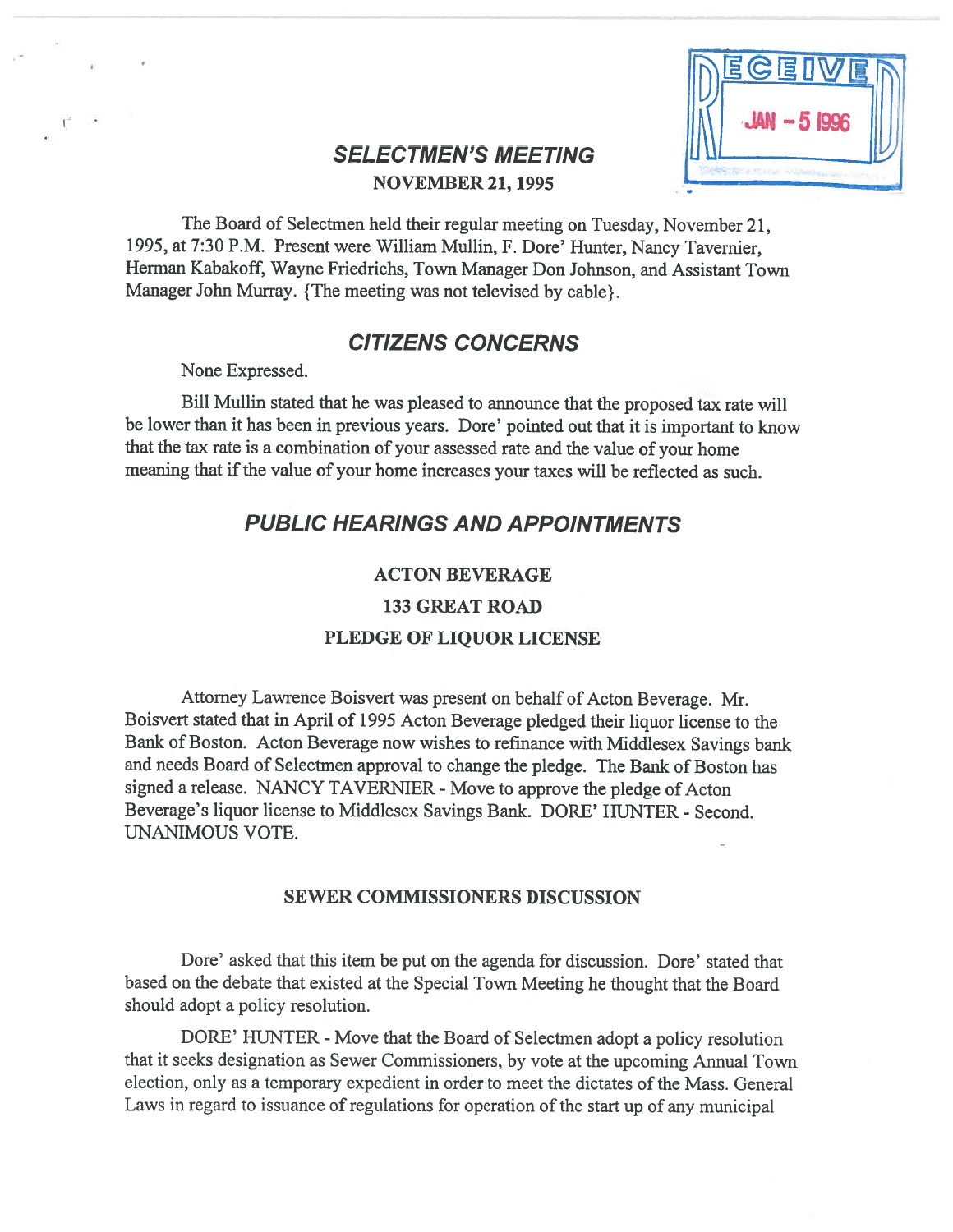sewer systems, with the intent to transfer the governance of any municipal sewer systems, with intent to transfer the governance of any municipal Sewer Systems created to District organization. NANCY TAVERNIER - Second. UNANIMOUS VOTE.

Herman stated that he was pleased with the Board's action. Bill stated that this vote to have the Selectmen act as Sewer Commissioners at the Special Town Meeting was intended to keep the process going.

### TAX CLASSIFICATION HEARING

Jim Kotanchik, Board of Assessors, presented the Board with four votes that are required regarding setting the tax rate. The four are as follows: 1. Open Space Discount. 2. Residential Exemption. 3. Small Commercial Exemption, and 4. Shift Tax Burden between residential and CIP classes. Mr. Kotanchik stated that if the Selectmen vote the Open Space Discount then residential rates will go up slightly, and if the Board votes to shift the burden, what figure do we use. By Shifting the Tax Burden the Board would need to determine the percentages of levy to be paid by each class, may not be less than the minimum residential factor, Acton's minimum factor is 90.8928%, and <sup>a</sup> factor  $\leq$ 100% means residential property owners will pay a lower proportionate share of the levy. A factor of 100% results in the taxation of all classes at the same rate. A factor  $>100\%$  results in decreasing the "CIP" proportionate share of the levy. Under state guidelines, Acton could shift between approximately 106.3% TO the "R" class on one extreme, and 150% TO the "CIP classes at the other.

The "Open Space" Discount is not applicable in Acton. Acton has no parcels classified as Open Space. Open Space is applicable to qualified parcels which contribute significantly to the benefit and enjoyment of the public and may be up to 25% of the Open Space percentage of the tax levy. The Open Space discount would be recovered by increasing the Residential class share of the tax levy.

The "Residential Exemption" reduces the taxable value of <sup>a</sup> taxpayer's principal residence with certain exclusions and may be up to 20% of the average assessed value of all residential parcels. The Residential Exemption is recovered by increasing the tax levy on the balance of the residential parcels.

The "Small Commercial Exemption" reduces the taxable value of eligible businesses by up to 10%. and eligible businesses are determined by the Department of Employment and Training. Commercial and Industrial classes are <sup>g</sup>iven separate rate of tax from Personal Property and Residential and Open Space discounts are not affected. The Small Commercial Exemption is recovered by increasing the tax levy upon the balance of commercial and industrial parcels.

Last year the Board voted to <sup>a</sup> 90/10% shift.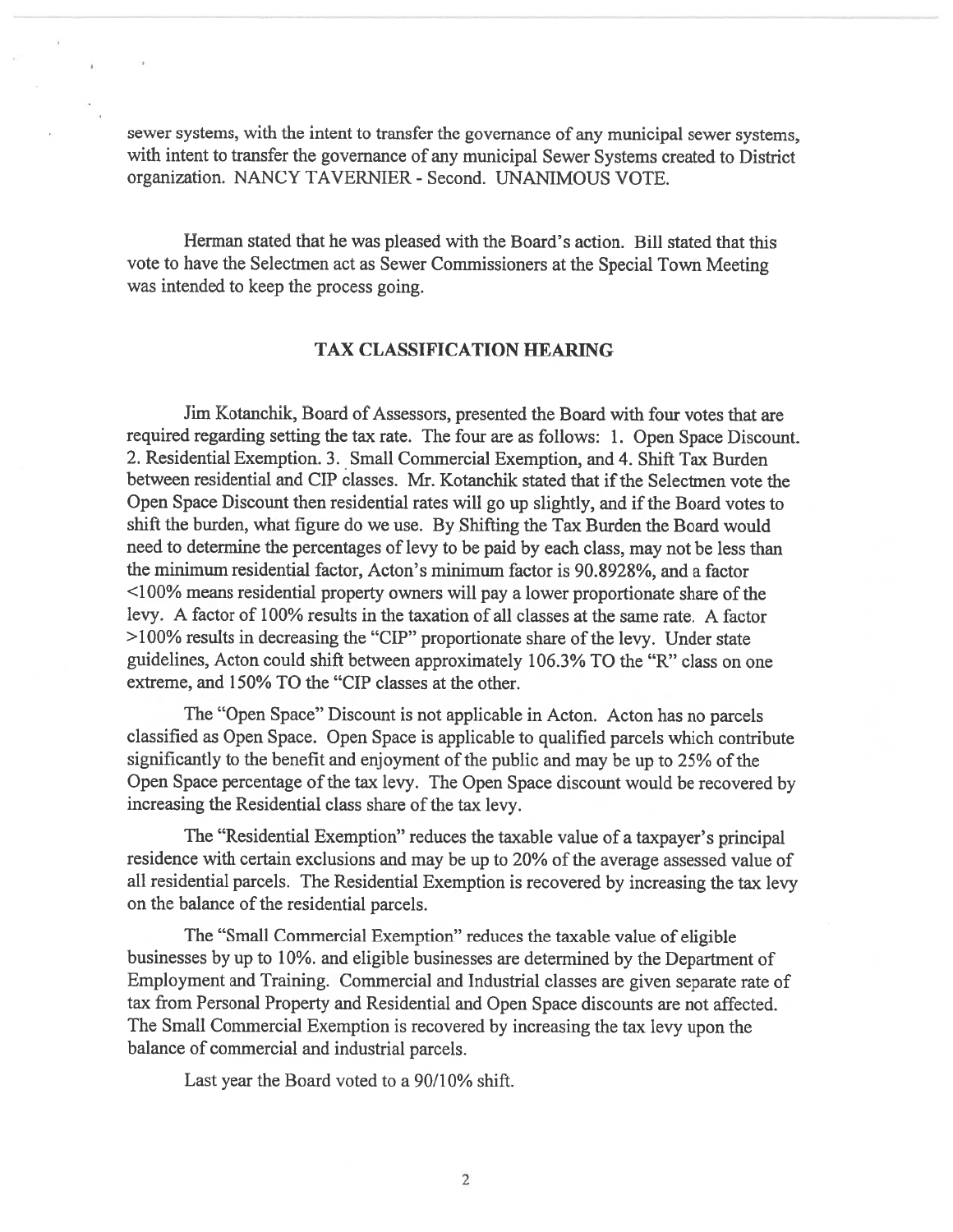Bill Lawrence, Acton Area Chamber of Commerce, was presen<sup>t</sup> to discuss the tax shift. Mr. Lawrence stated that the shift should be dissolved and that split rates are sending message to businesses that we are anti business. Bill Lawrence stated that there is presently <sup>a</sup> 15% vacancy. Mr. Lawrence also stated that assessed values on businesses are lower than they have been in previous years and that rent has been lowered significantly.

Bill Mullin stated that he and the Board have worked very hard to change the thinking that Acton is anti-business and is crushed to hear that this is still the perception Mr. Mullin also stated that industrial business is listed as 0% vacancy.

Charlie Kadlec, stated that he owns one residential lot in Acton and thinks that the split tax rate is unfair. Mr. Kadlec stated that the Board is discriminating against one group oftaxpayers by utilizing <sup>a</sup> split tax rate. Mr. Kadlec presented <sup>a</sup> graph which he feels shows that the split tax rate does not work.

A resident and business owner stated that she would continue to do business in Acton regardless of the tax rate, and very much appreciates the work that the Board has done with the Business Outreach Program.

Nick Miller, 30 Taylor Road, stated that if fairness is associated with a split tax rate then comparing <sup>a</sup> \$250,000 business to <sup>a</sup> \$250,000 residential home is like asking why it costs more for <sup>a</sup> quar<sup>t</sup> of wine than it does for <sup>a</sup> quar<sup>t</sup> of milk. They are two separate issues.

F. DORE' HUNTER - Move that the Board reduce the tax classification from 10% to 5% residential factor. NANCY TAVERNIER - Second. FOUR YES TO ONE NO.

The basis for this vote was based on the fact that the business climate has not recovered as fast as residential, and that the revenue picture is more favorable than it has been in pas<sup>t</sup> years.

F. DORE 'HUNTER - Move to take no action on whether to adopt an "Open" Space Discount". HERMAN KABAKOFF - Second. UNANIMOUS VOTE.

F. DORE' HUNTER - Move to take no action on whether to adopt a "Residential" Exemption" HERMAN KABAKOFF - Second. UNANIMOUS VOTE.

F. DORE' HUNTER - Move to take no action on whether to adopt a "Small" Commercial Exemption". NANCY TAVERNIER - Second. UNANIMOUS VOTE.

#### BANNER REQUEST

#### EARTH DAY

#### APRIL 20-27, 1996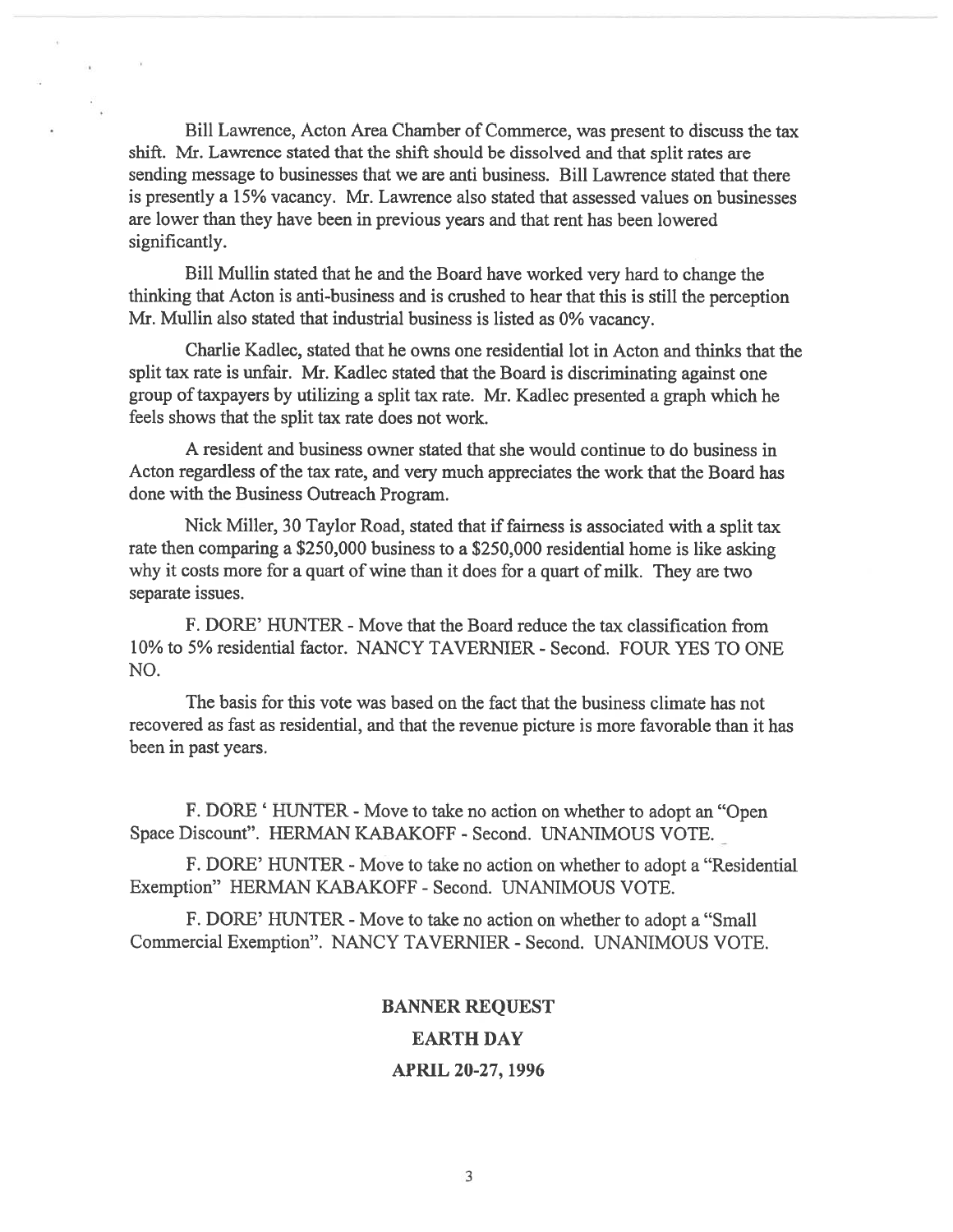Ms. Charlotte Sagoff has requested that <sup>a</sup> banner be hung over the road from April 20-27, 1996 in order to advertise Earth Day. The Board questioned where the banner will be hung. The Board stated that more information should be gathered and that it should be tabled until December 19, 1995.

# SELECTMEN'S BUSINESS

Staff informed the Board regarding the purchasing of "Camp Acton". Members of the committee have presented staff with a draft of the purchase and sale. The Board stated that they should take affirmative action to have the Town Manager and only the Town Manager negotiate with the Boy Scouts regarding the purchase of Camp Acton. F. DORE' HUNTER - Move that the Town Manager be the only agen<sup>t</sup> on the path of the Town to negotiate <sup>a</sup> purchase and sale and to convey to the Boy Scouts that the Town Manager is the only person authorized to do this. NANCY TAVERNIER - Second. UNANIMOUS VOTE.

Nancy stated that she is concerned with the open space bond bill stating that if land is purchased with state money then he may be open to hunting and fishing. Nancy stated that it was important that we ge<sup>t</sup> an interpretation on this bill.

The Board asked that Mr.Alpert be scheduled for December 19th.

The Board stated that the Board of Selectmen's meetings will be held on January 2, 16, and 30, 1996 and february 13 and 27th, 1996 and March 12 and 26(8:00 PM start due to elections), 1996.

The Board discussed the results of the Weston Study conducted on the landfill.

### CONSENT A GENDA

F. DORE' HUNTER - Move to approve consent calendar as printed. NANCY TAVERNIER -Second. UNANIMOUS VOTE.

# TOWN MANAGERS REPORT

# USE OF TOWN HALL PARKING LOT FOR DONATIONS PICK-UP

Heidi Schumacher has asked to use the lower Town hall parking lot one Saturday per month to collect donations of clothing and toys to be delivered by Ms. Schumacher to the Martha Eliot Health Center in Jamaica Plain. Ms. Schumacher runs <sup>a</sup> nonprofit organization. The Board felt this was <sup>a</sup> well intended cause and that approval could be made on <sup>a</sup> trial basis.

### HEATHER HILL ROAD FENCE COMPLAINT

The Board had previously asked the two (2) neighbors of Heather Hill Road to resolve their conflict with each other rather than have Board involvement. This has not been done. F. DORE' HUNTER - Move to require that the fence structure in the public way be removed. NANCY TAVERNIER - Second. UNANIMOUS VOTE.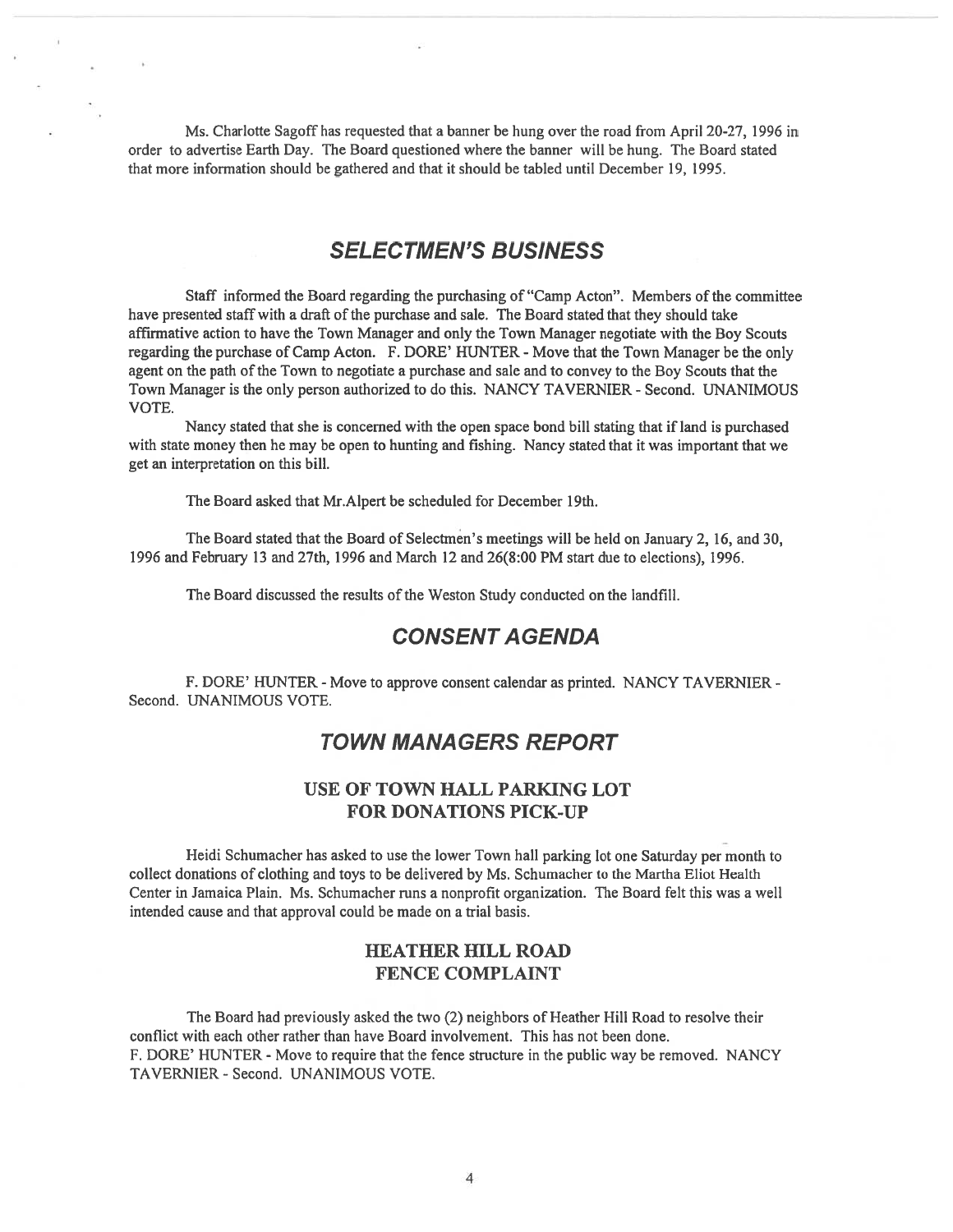The Board wanted to remind everyone that there will be <sup>a</sup> Acton 2001 Leadership Social on December 14, 1995 from 6:30 - 8:00 PM in Room 204 of the Town Hall..

F. DORE' HUNTER - Move to go into executive session for the purpose of discussing contract negotiations. NANCY TAVERNIER - Second. All Ayes.

Date

Ball

Sheryl Ball / Recording Se¢retary Min 11–21.Dòe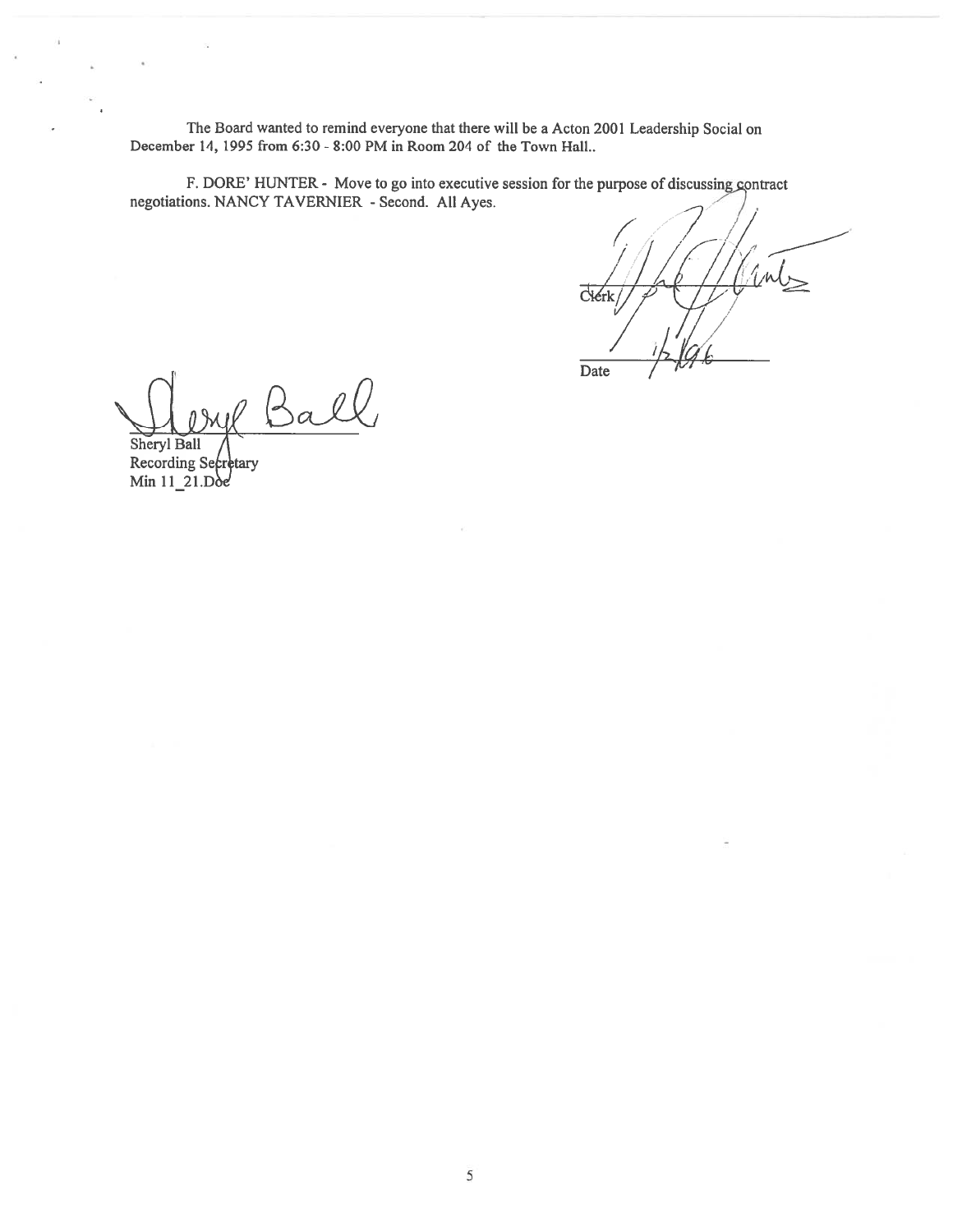NOVEMBER 17, 1995,

TO: Board of Selectmen

FROM: William C. Mullin, Chairman

SUBJECT: Selectmen's Report

# AGENDA Room 204 NOVEMBER 21, 1995

#### I. CITIZEN'S CONCERNS

- II. PUBLIC HEARINGS & APPOINTMENTS
- 1. 7:35 ACTON BEVERAGE PLEDGE OF LIQUOR LICENSE Enclosed please find the documents necessary for the Pledge of Acton Beverages Liquor License to Middlesex Savings Bank for Board action.
- 2. 8:00 TAX CLASSIFICATION HEARING Enclosed please find materials prepared by staff as well as materials submitted by the Acton Chamber for Board review and action.

#### III. SELECTMEN'S BUSINESS

3. Discussion of Sewer Commissioners'- Selectman Hunter has requested discussion, along with <sup>a</sup> vote, allowing the Board to act as the interim commissioners.

4. Banner Request - Enclosed please find <sup>a</sup> reques<sup>t</sup> and staff comment regarding placement of <sup>a</sup> Banner over Route 27 to announce Earth Day for Board action.

#### IV. CONSENT AGENDA

5. ACCEPT MINUTES -Enclosed please find Board minutes of October 10 and 24 for Board acceptance.

6. ACCEPTANCE OF GIFT -Enclosed please find <sup>a</sup> reques<sup>t</sup> for Board acceptance of <sup>a</sup> give from Mobil Oil relative to Site Plan Special Permit #03/16/93-338 for Board action.

7. ELIZABETH WHITE FUND ANNUAL DISBURSEMENTS - Enclosed please find the confidential list of recipients prepared by the Trustees of the White Fund for Board action.

#### V. TOWN MANAGER'S REPORT

8. USE OF TOWN HALL PARKING LOT -Enclosed please find <sup>a</sup> reques<sup>t</sup> to use the Town Hall Parking lot for clothing collection and staff comment for Board review.